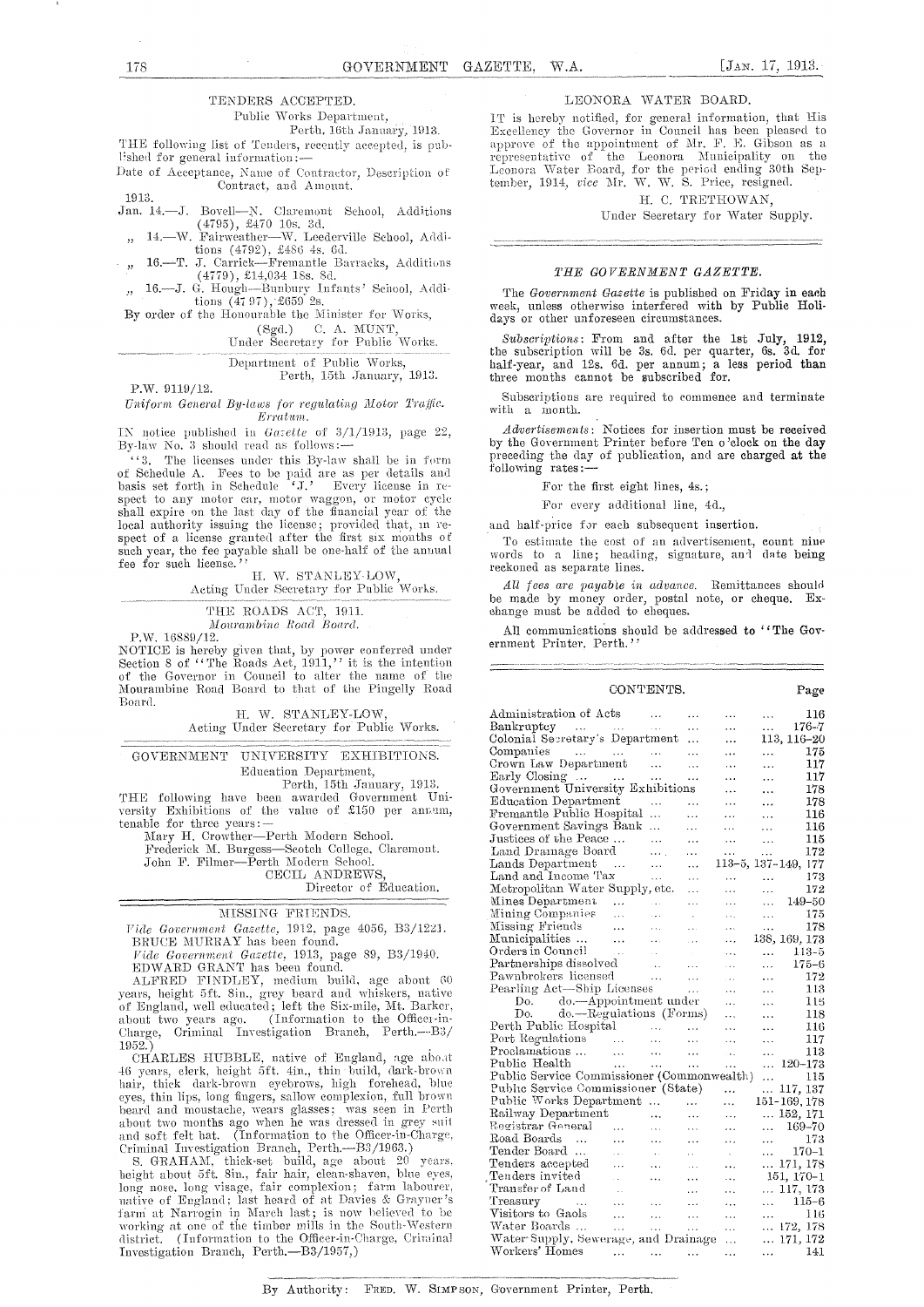

# Government Gazette

## PERTH, FRIDAY, 17 JANUARY 1913 No. 4

© STATE OF WESTERN AUSTRALIA

### **CONTENTS**

Administration of Acts Bankruptcy Colonial Secretary's Department Companies Crown Law Department Early Closing Government University Exhibitions Education Department Fremantle Public Hospital Government Savings Bank Justices of the Peace Land Drainage Board Lands Department Land and Income Tax Metropolitan Water Supply, etc. Mines Department Mining Companies Missing Friends Municipalities Orders in Council Partnerships dissolved Pawnbrokers licensed Pearling Act—Ship Licenses Pearling Act—Appointment under Pearling Act—Regulations (Forms) Perth Public Hospital Port Regulations Proclamations Public Health Public Service Commissioner (Commonwealth) Public Service Commissioner (State) Public Works Department Railway Department Registrar General Road Boards Tender Board Tenders Accepted Tenders Invited Transfer of Land Treasury Visitors to Gaols